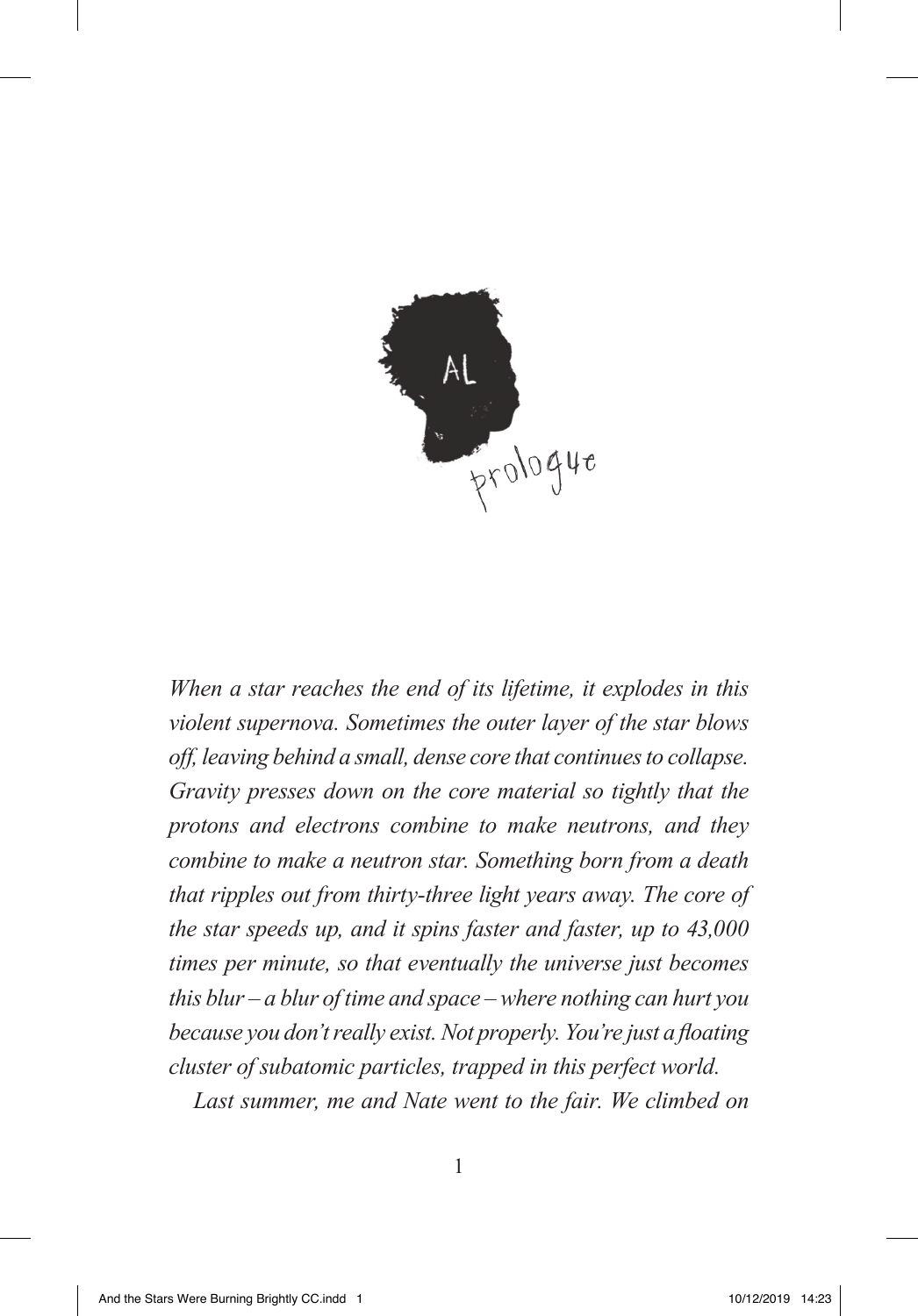*to the Spin Master, one of those rides with the metal cages that catapult you forward, and Nate's face was all stretched out and weird. He kept shouting and yelling because he loved it so much. And, as the wind hit me in the face, I could feel the corners of my mouth lift and then I closed my eyes and thought,* This is the closest I'll ever get to being a neutron star. *Me and Nate, together in this whirl of colour . . . this rush of light and sound. Pulsating. Rotating. Orbiting. Lifting off the ground.*

*I held on to the metal safety gate and thought of the patterns that were all around. I thought of the Fibonacci sequence and how everything in life is made up of numbers. I thought about how you can time travel in your mind with your memories. You do it, without even realizing. It's called chronesthesia. I thought about Van Gogh leaving out the bars on the windows of his room in his* Starry Night *painting. I thought about how it can take ten million years for a star to form, but it can only happen once there's been the perfect gravitational collapse.*

*And I thought of me and Nate on the boxing-gym roof. Me and my little bro up on that roof, and my chance to tell him everything, but not being able to find the right words.*

*Then I sat back and prayed that the ride wouldn't stop. Because I knew that when it did I wouldn't be a neutron star any more. I'd just be Al.*

*Al who was nothing.*

*Al who wanted to disappear.*

*Al who wanted to be up there instead . . . where nothing can touch you and all you know is helium and nitrogen and dust.*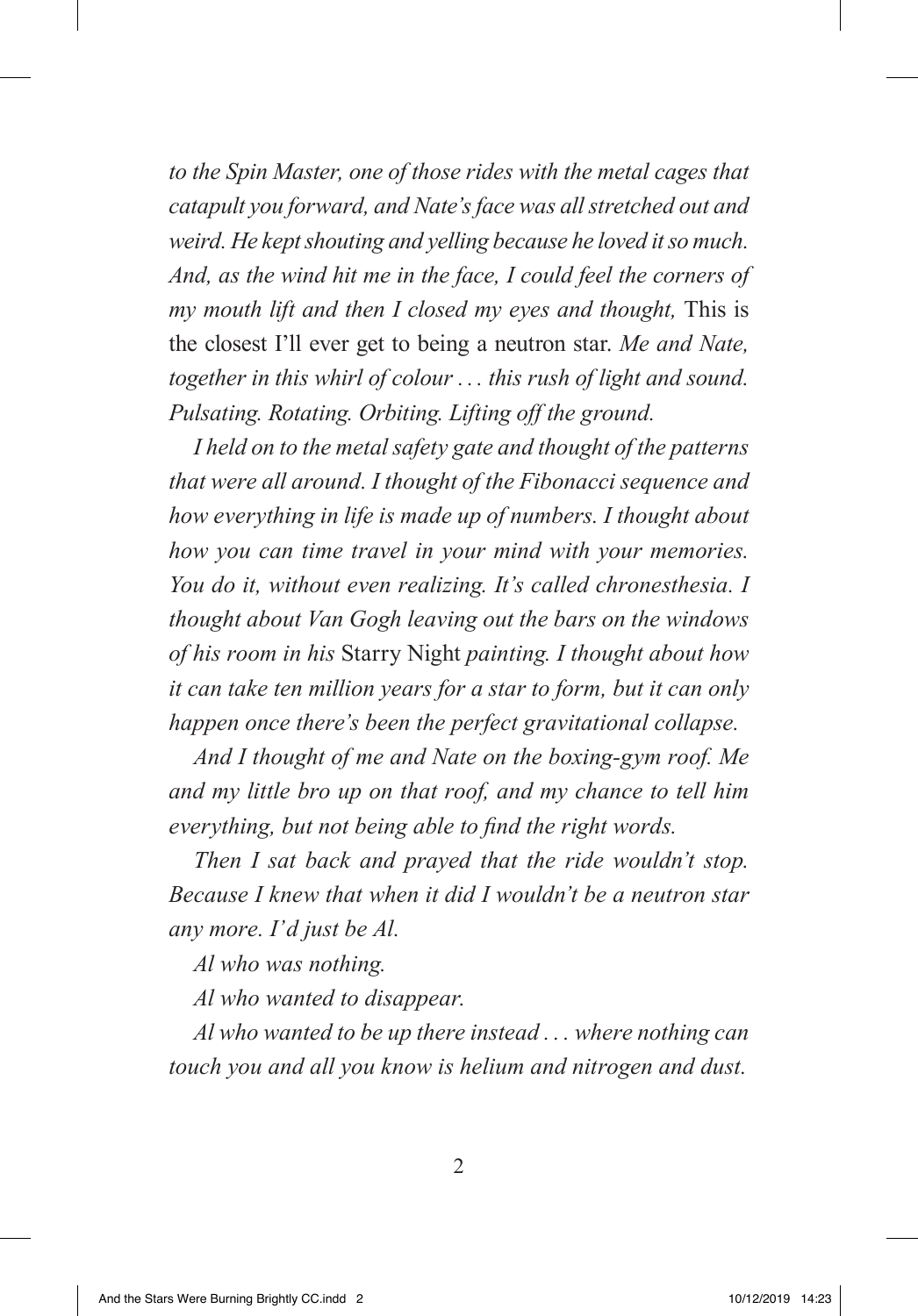

*One day, little bro, you'll see. It will happen and you won't even realize it. You'll look up at the sky, stare at all those stars burning hundreds and thousands of miles away, and you'll think*: I get it now. I get all that stuff that Al was banging on about – I really do.

'It is not in the stars to hold our destiny, but in ourselves.' That's what Al said.

It was the last thing he told me before he disappeared. He said it was from some play he'd been studying in English, and then he ripped it out his school book and tossed it to me. He'd scrawled all these drawings down the sides of the words, cramming his pictures into the margins. All these people with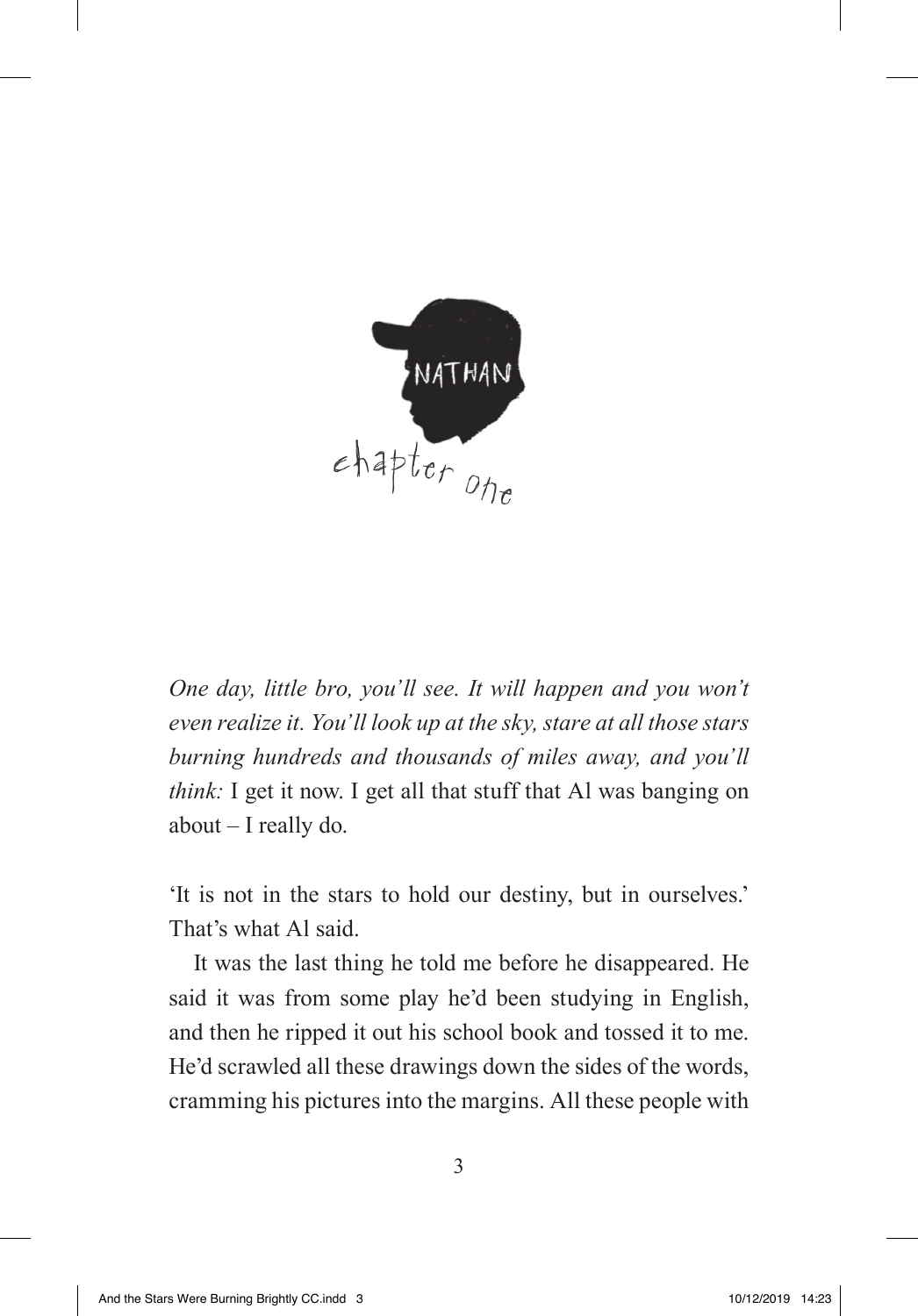no faces. I hated reading more than I hated school, so I screwed it up and flushed it down the bog. Then I told Al exactly where he could shove his poetry. I didn't care that he thought it was a good one.

At least I didn't *then* anyway. Cause Al was always coming out with crap like that. Talking to me about some book, or a fact he'd remembered, or going into one of his weird moods when he couldn't get a drawing right. He'd get all stressed out and start running a hand through his thick Afro, pulling at the tufts of hair. Then he'd screw the whole drawing up and toss it in the bin. His room was full of half-finished faces and half-finished things, all split in two and scattered round the place. He had proper sketches, but he'd never let me see them. He kept them hidden, locked inside one of his desk drawers.

Al was full of secrets, but that didn't stop our mum from loving him the most. Al would be the one to get out of Wythenshawe. Al would be the one to do something with his life. To end up in one of those posh university halls and make her proud. Al, Al, fucking Al. Mum loves my little sister, Phoebe, probably cause she's the only girl. She loves Saul, probably cause he's the oldest. But, with me, it's like she didn't have enough love left to give. Maybe she doesn't love me so much cause I look most like our dad.

I turn over in the dark and I wait for it to stop hurting. Not the kinda hurt when someone gives you a dead arm in school and you laugh your head off, pretending it doesn't sting, even tho it kills. This is a different hurt. One that seems to come from inside and pull down on me. Like all these different parts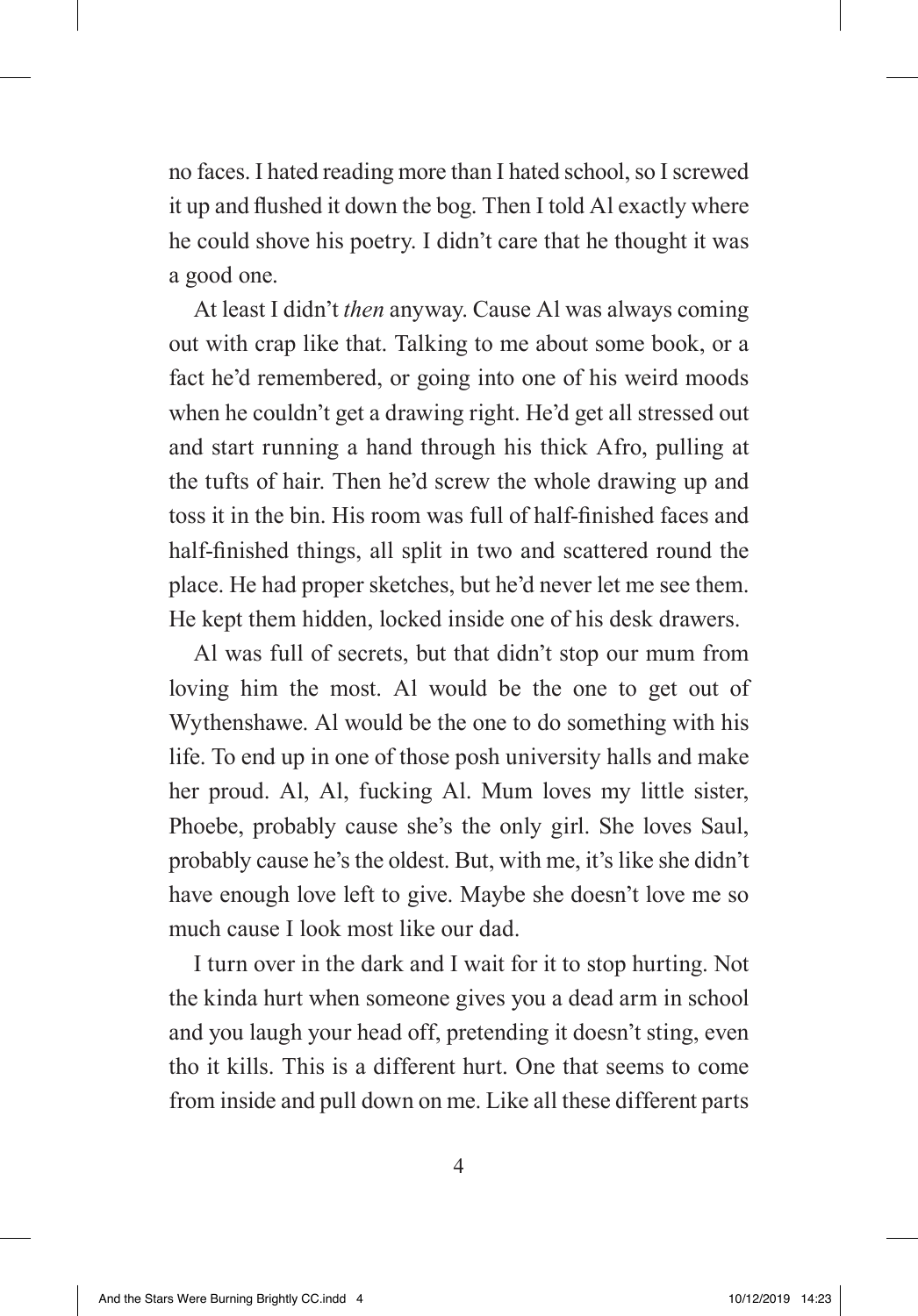of me are slipping away, and I can't do nothin to stop it. It's this hurt that takes over. That splits me right down the middle. That reminds me every minute that Al ain't here, and there's nothing I can do to change it.

I hear the muffled sound of the telly coming from downstairs, forcing its way through the cracks in the floorboards. Mum's probably fallen asleep in front of it again. Since it happened, she hardly ever goes upstairs. She doesn't even sleep in her room any more. She spends more time praying, tho, heading down to this crappy church round the corner from our house or bringing these old fogeys to ours. People who've never bothered with us before, who hold her hand, and bring her stuff, and tell her that '*Al is in heaven now*'*.* That '*at least he's with God*'*.* That '*he's in the best place*'.

Mum nods like heaven is better than our house, or Civic Town Centre, or the pop-up funfair. That Al's better off dead than necking as much alcohol as he can, or getting on the Spin Master or the Miami Wave. And all I want to do is tell her there's no point in praying to some idiot in the sky. That God is just a taker, like one of those idiots in your year, who nicks a new pair of trainers even before you've managed to break them in. God *took* Al. And, if anyone asks, that's all I'd say he is – a taker of brothers and trainers and really important shit. I never believed in God much anyway, but I believe in him even less now.

The floorboards outside my room creak. I watch as my bedroom door begins to open and the light from the landing floods in, making me cover my eyes. And, for a moment, he's there. Al. Standing in the doorway, his Afro blocking out most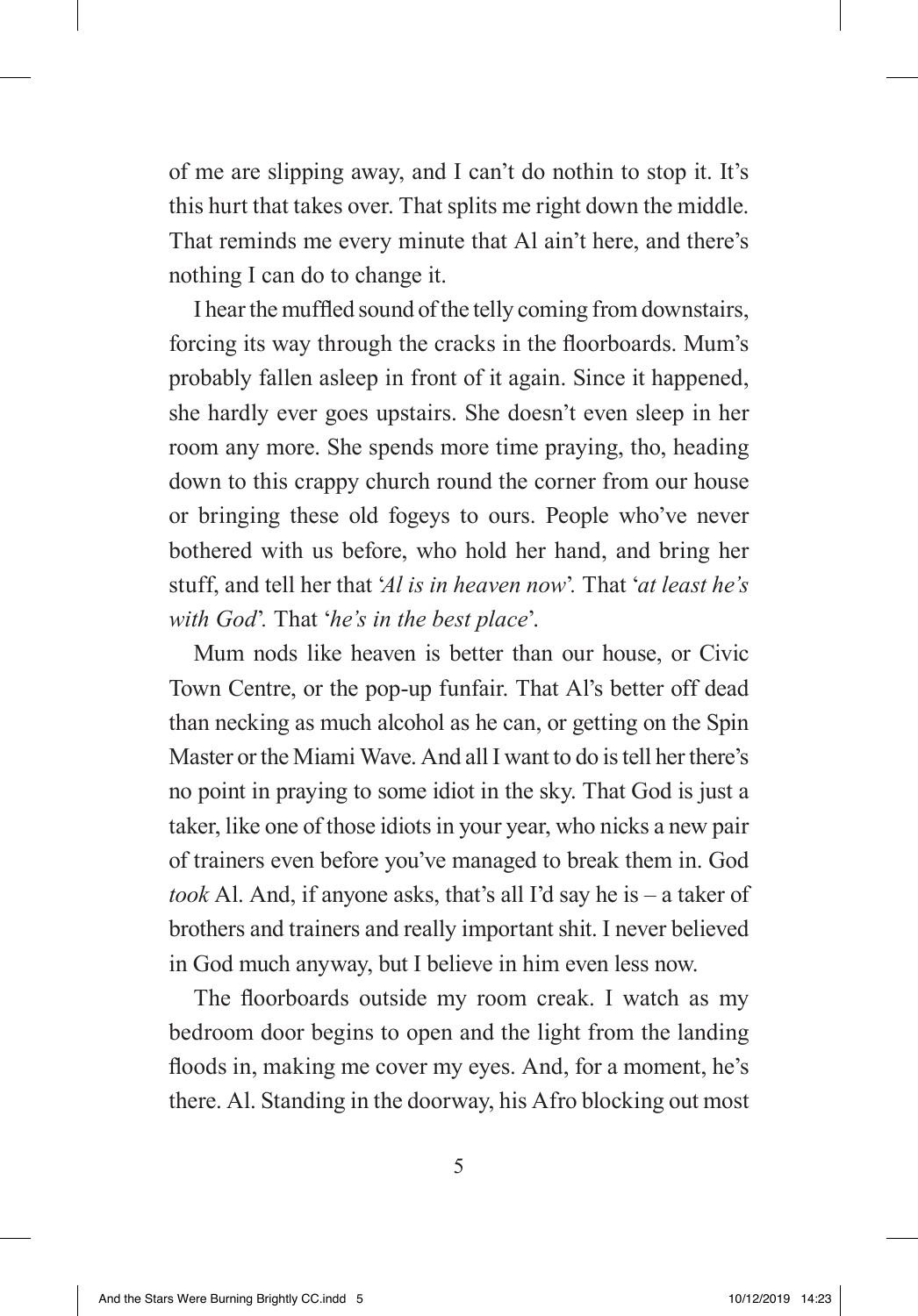of the light, his body leaning to one side, his dark shadow stretched. He shakes his head slowly, like he can't believe wot a fool I've been, and I think I hear him say, '*Got you!*' Like this is all a joke. One of the stupid tricks that he'd play when he was messin around.

'Al?' I whisper, and my throat tightens. 'Al . . . ?' But all I can see is a shadow.

'It's just me,' a small voice says. Phoebe.

The door opens wider and I suddenly feel stupid. Phoebe moves towards me, a bright yellow dressing gown wrapped round her, the end of her long plait slowly unravelling. She's clutching this old teddy. The thing looks like a rabid cat shoved into a small doll's dress. Al bought it for her one Christmas ages ago. I hadn't seen it for years, but the night it happened she came into my room with it. She didn't speak, she just lay there. Curled up on her side, with this teddy pressed to her chest.

'I can't sleep,' she says. 'I can hear Mum crying again.'

I move over and peel the covers back. I don't mind Phoebe coming into my room cause at least then I'm doing summat for her. At least then there's summat I can try to fix.

Phoebe climbs in next to me. 'It smells funny in here,' she says.

'Well, it was fine before you came in.'

'It's not my fault that you don't wash.'

'Nah,' I say. 'D'you want me to kick you out or wot?'

Phoebe goes quiet and, even tho she doesn't say anything, I can tell that she's thinking.

'Nate,' she says. 'Where do we go when we die?'

6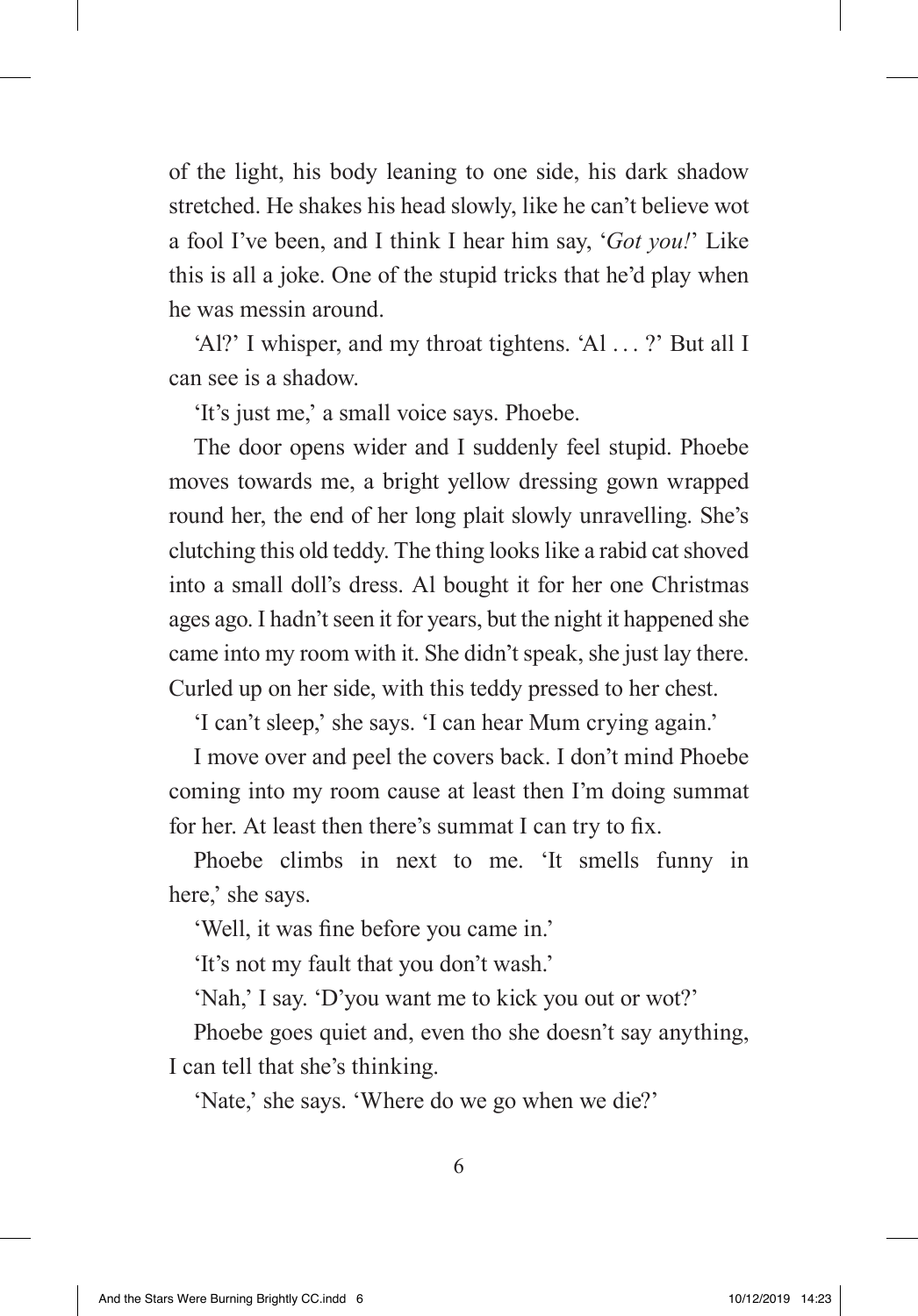I shrug. 'Heaven,' I say.

'I know *that* . . . but how do you get there? Do you just wake up and you're there? Or does an angel come and take you away? Or do you just die and then . . .'

She pauses, and I think of Al for a minute. Drifting upwards, so awkward and lanky that, if you do float up to heaven, he'd probably get caught on summat on the way up. Tangled round an electricity wire like the old socks or school shoes that people throw up there. The thought makes me smile for a minute, numbing all those bits inside me, but it soon stops.

'Do you think it hurts?' Phoebe says. 'Dying . . . Do you think it hurt Al?' She pauses. 'Was he in pain?'

I look up at the plastic glow-in-the-dark stars on my ceiling. Al got them from one of those crappy pound shops the day Dad left. He'd stuck them down, taking ages to get them in the right places. He'd said that when he didn't understand life, or if things didn't make sense, he'd just look up and, somehow, everything would just feel different. It would feel okay.

Then he started telling me that there was no point in having stars on the ceiling if they didn't look like the real thing, and he kept going on about all these names. Saying how there was some star named after this guy called Ryan, and how everything was shaped like his belt.

And, when he'd finished, he just had this one thing left. A comet that he ended up sticking in the corner, at the far side of my room. He said that he didn't know what to do with it, but that he could tell that it didn't wanna be with the rest of the stars.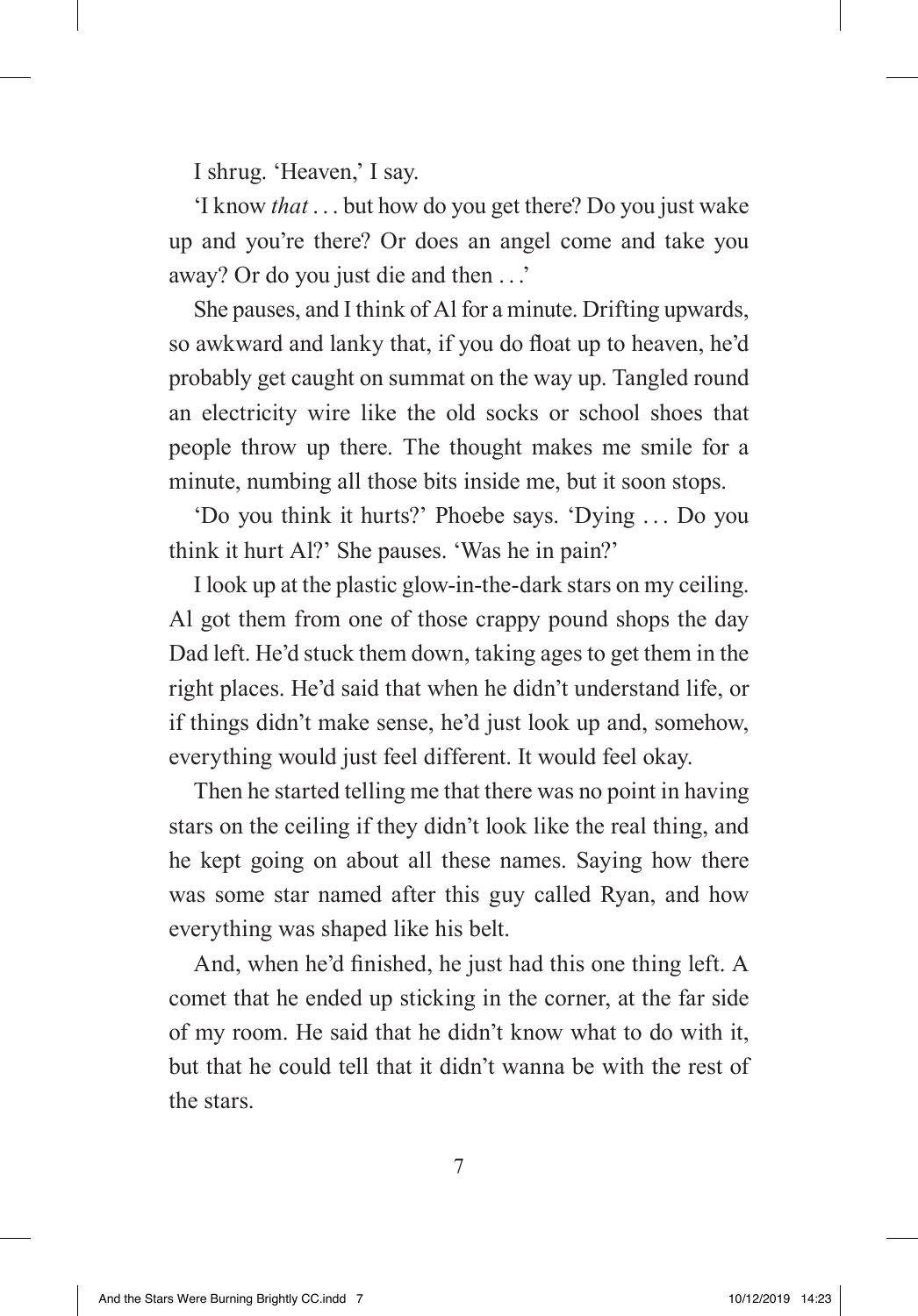I think of how Al looked when I'd found him. The blueish tint to his face. The green-and-black school tie knotted round his neck. His silver prefect badge glinting in the light, and the stupid faded school motto on his blazer: *In Caritate Christi Fundati.* I could hear kids playing in the street outside: someone kicking a ball against a fence; the wheels of a bike skidding round a corner; the slapping of a skipping rope on the pavement; the *thud, thud, thud* of music from a car in the distance. The chanting of, '*Who are ya? Who are ya? Who are ya? Touch me again and you're dead.*'

I think of how me and Al had had a row that morning. How he'd called me after school and I'd cut him off. Ignored his call, then turned my phone to silent. All cause I wanted him to stop bothering me and piss off. All cause I was having too much fun, drinking and smoking in the park. All cause I wanted to stay with Kyle and these two fit girls we were with.

Al had always been there for me, but, when he needed me the most, I'd cut him off.

I feel Phoebe tug at the sleeve of my T-shirt and my eyes begin to sting.

'Nate, do you think it hurts?' she asks again.

I stare up at the comet, separate from all those other stars.

'Nah,' I lie. 'I don't think it hurts at all.'

I listen to the sound of Phoebe's breathing till she falls asleep, her head resting on my arm. I close my eyes and try not to think of Al, or how I'd let him down.

Afterwards, these two police officers had come round to get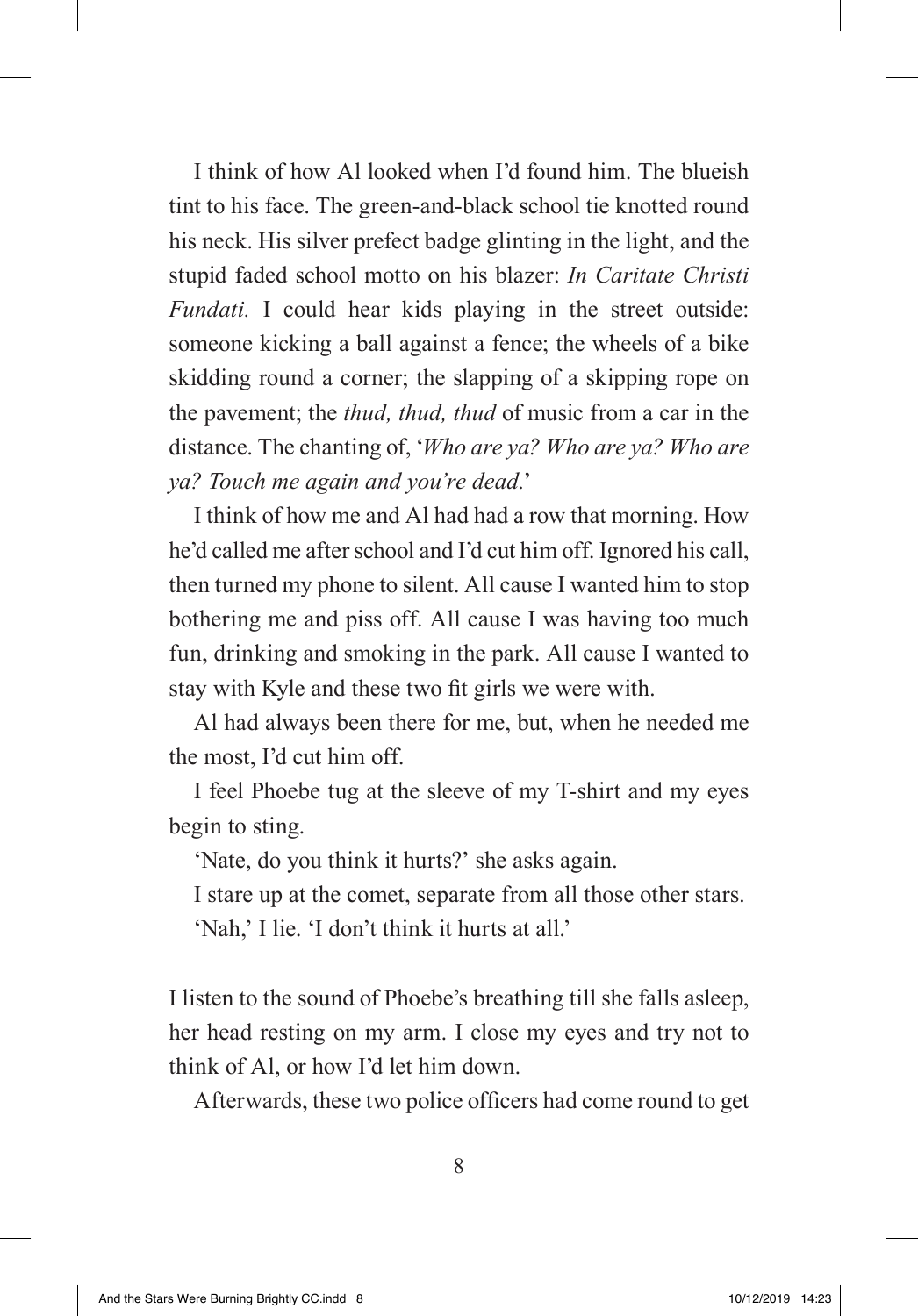me to give a statement to explain what happened. '*Routine*,' they'd said. '*To establish that Al's death was an accident.*'

## *An accident.*

I didn't tell them about the phone call. Or that before they'd pulled up, with their loud sirens and flashing lights, before they'd got out their car, or written down his time of death, or zipped him up in one of those white bags, I'd noticed summat.

I'd seen it on the floor when I'd found Al. It was resting beside the leg of his wooden desk chair. I didn't know if he'd left it there on purpose, or if it was a mistake, but I picked it up anyway. A drawing. Al had drawn himself sitting in the corner. The face was all scribbled out, but I knew it was him cause of the Afro, and he was wearing his favourite navy hoodie. He was hunched over, his hands pressed over his ears, and there were all these people surrounding him. Towering over him. He'd scribbled out their faces, too, but there were loads of them covering most of the page. Then, towards the bottom, beside the tip of Al's shoe, were two words. *Help me.*

I pull the covers back and get outta bed, trying my hardest not to wake Phoebe. I open the drawer of my bedside table. I move stuff around – my iPhone, a lighter, some old headphones – till my fingers brush over Al's drawing. I pull it out and make my way to the bedroom window, pushing the curtain aside to let the light from the street lamp shine in. I unfold the crumpled piece of paper.

I must've looked at it a thousand times – probably more – each time hoping to find summat different. I dunno wot.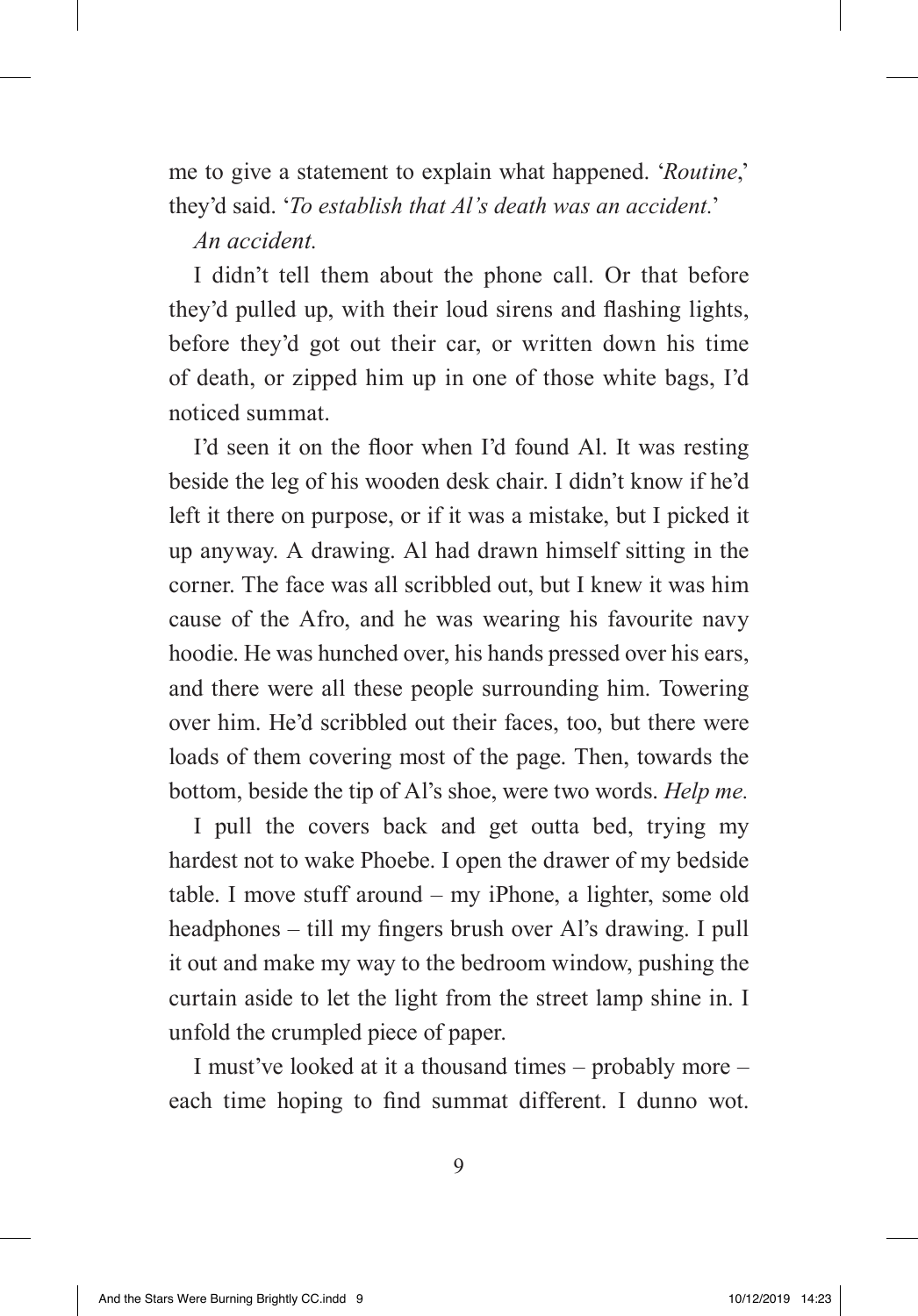Maybe an answer or a clue. Summat to tell me why Al did it, or how to stop it from hurting, or wot I'm supposed to do now. How I'm supposed to just carry on ... even tho Al's torn this hole right through me. And I'll never be the same.

None of us will.

I hold the drawing up against the window so the paper goes this weird off-white colour, and I stare at the picture of Al, scared and hunched over. I move my finger over the words. *Help me. Help me.* Wot if Al had been in trouble and I hadn't even known?

The screeching sound of car tyres coming down the road makes me jump. I hear the low beat of some rap music, and I watch as a dark blue Corsa pulls up outside our house. The car door opens and Saul stumbles out, the music getting louder. I see some of his mates, all crammed into the tiny car. Saul slams the door, pulling the collar of his leather jacket up. The driver presses down on the horn, beeping it in time with the song, shouting and jeering.

'Shut up, you bellend,' Saul says. 'You'll wake me mum up and that.'

There's more noise from the car, and one of his other mates sticks his head out the window, chucking a cig stub into the night.

'Oooh,' he says. 'Don't wanna wake Mummy up. When are ya moving out?'

The others laugh. I recognize most of them from our estate.

'Piss off,' Saul says. 'Your mum asked me to move in, but I ain't sure you wanna new stepdad just yet.'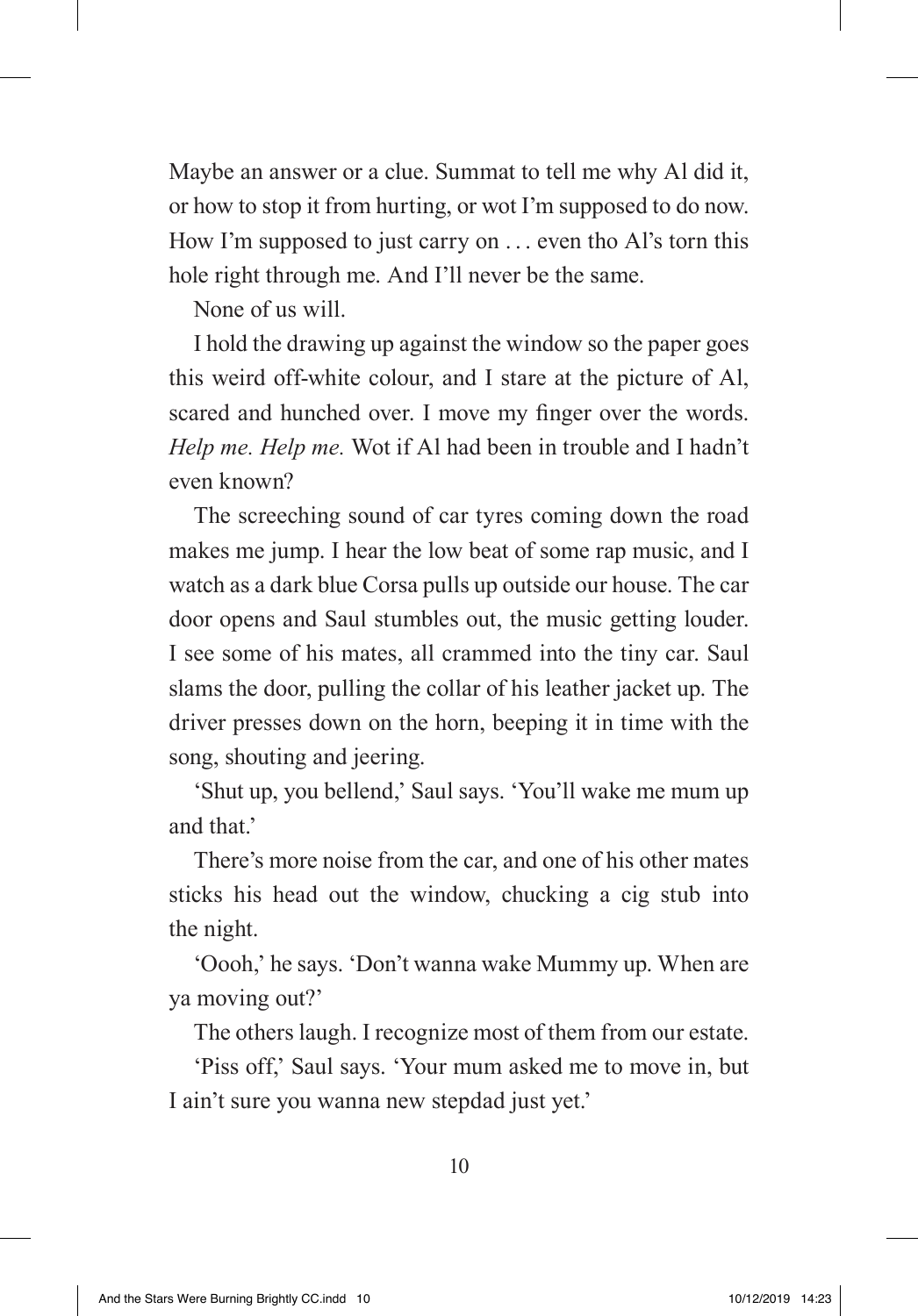There's more laughter from the car and Saul walks towards the house.

'In a bit!' one of them shouts. 'I'll come check for you tomorrow, yeah?'

Saul waves, and they rev the engine, turning the music up even louder and beeping the horn as they go. The car disappears down the other end of the road, and I see Saul shake his head. He must feel me watching cause he looks up at my bedroom window. He stares at me for a minute, scrunching up his face, and then he flicks me the V sign. I don't do it back.

Saul's key turns in the front door, and I hear the sound of his footsteps moving towards the kitchen. There's the noise of pots and pans banging, the microwave going. And I can't help but feel all this anger inside me. It's like Saul can just forget about wot happened and move on. Pretend that Al never existed. Our brother's only been dead for three days and Saul's acting like he doesn't even care. When our dad left, Saul just said, 'Shit happens,' and we needed to get used to it. Well, maybe having your dad walk out is normal, but it's not *normal* for your brother to kill himself. Is it? Not when he's seventeen . . . when he had all this stuff he wanted to do. Not when it's Al.

I fold the drawing and drop it back inside my drawer. Then I climb into bed next to Phoebe and stare up at the plastic comet. I look at it till the shape starts to blur and my eyes get heavy. I hear Al's voice inside my head: '*You wouldn't know it, but all stars, all of them, are in this constant conflict with themselves. Like, all the time. There's gravity and the mass of the star*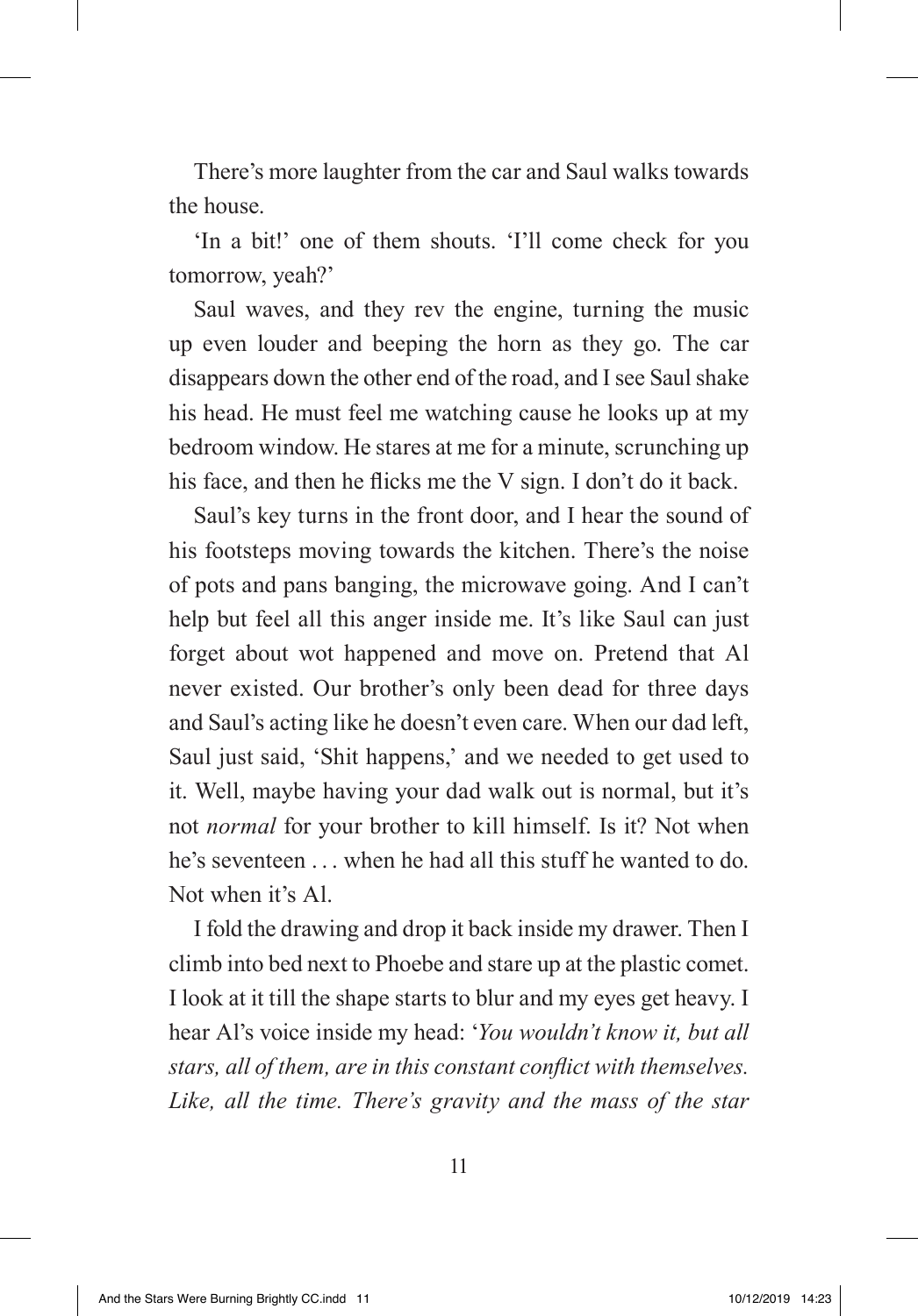*pulling it inwards, but then there's this other force pushing it back outwards against the gravity. Then, in the middle, where they meet, you get this fusion. That's where the energy comes from. The star collapses in on itself, and another one is born. Imagine that. Something in so much conflict all the time, so much pain, but it still creates something so . . . so . . . beautiful.*'

There's this tingling feeling creeping up all over my body. I'm standing at the bottom of the staircase that leads to the attic room, the darkness closing in around me. I place my hand on the wall, feeling the coldness of it spreading through my fingers. I take one step at a time till I'm outside Al's door. His bedroom light is on. I walk in, staring at the walls covered in old Blu-Tack marks. I pass this map that Al had pinned up of the places he'd wanted to visit – the Atacama Desert, Death Valley, the Empty Quarter, the Brecon Beacons. Where he could go and see the stars. He'd drawn this route across the map that led out of Manchester and went right across the world. Like he wanted to escape, like he wanted to get as far away from this place as possible.

I look at Al's paintings, his revision notes, at an exam timetable he'd highlighted. His bed hasn't been touched, and his clothes are still neatly folded at the bottom. Above his bed there's a hanging mobile of stars made outta cardboard. I walk over to his desk, looking at his open sketchbook, and I see *that*  picture – Al cowering in the corner, surrounded by all those people with no faces. My throat tightens and I turn the page and the bodies are there again, but the faces get darker. I flick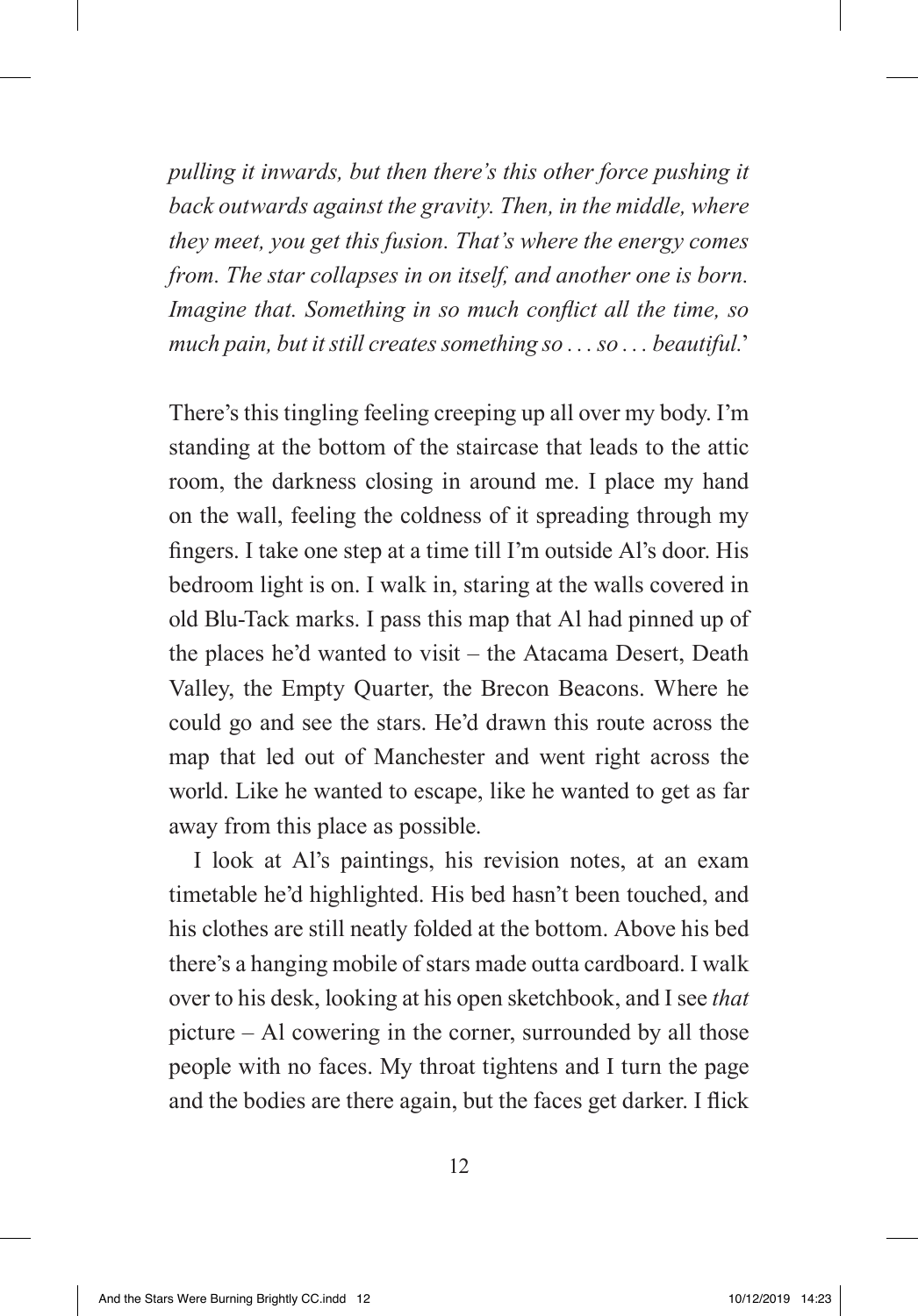faster, going through page after page. It's like the drawings are coming to life, moving across the paper.

And then I see the words *Help me* again and again.

I can't stop myself from flicking through. Like I've got no control over my hand. The words get bigger:

Help me. Stop them. Help me. PLEASE.

I want to turn away, but I can't. I just keep going, and then I hear it. A sound from somewhere above me, so faint that it's almost a whisper.

'Nate,' I hear. 'Please . . . please . . .' I move my eyes upwards and then I see him. Al.

His green-and-black tie wrapped round one of the wooden roof beams. His desk chair placed just beside his feet, his skin pallid and waxy. I stare up at his body, at the way that his feet hang, at the laces of his school shoes that are undone – frayed and trailing down. His eyes are open, and he's kicking, struggling, like he's trying to move through water – or something thicker. Treacle. Quicksand. Tar.

'Help me,' Al says.

Blood pounds in my ears, and my breath echoes all around me, filling the room, pressing hard against my chest. It's like there's this balloon inside me that's being blown up and up and it's gonna burst any minute. My palms begin to sweat and I climb on to the chair, my legs trembling, reaching for Al's tie. I touch the shiny fabric, trying to undo it, but my fingers slide over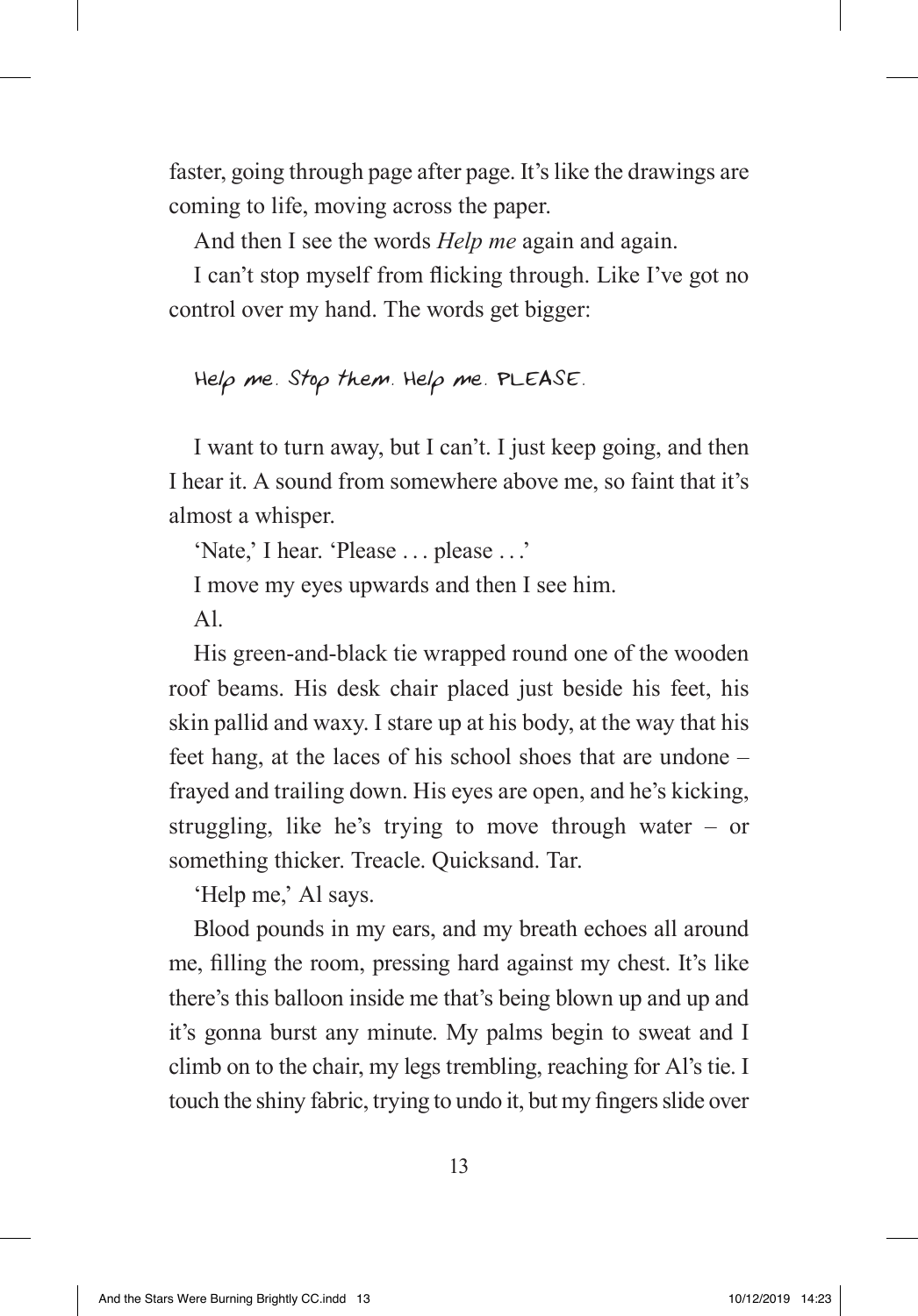the knot again and again. I can see the air slowly leaving Al's body, his face tensing. I pull and tug, trying to undo the knot.

'Hold on,' I tell him. But it's wrapped too tightly, cutting into his neck, hurting him. I shout for help, pushing my fingers against Al's neck, trying to loosen the tie, slacken it, unravel it just a little.

'Hold on,' I repeat. I can feel my chest tightening and the tears starting to come.

I shout for help again, but no one's there.

Al struggles, his face turning this weird colour, his hands raised up towards his tie.

'Hold on!' I shout at him. 'Bro, you're gonna be okay. You've just got to—'

I pull and I tug, but I can tell that it's too late. That *I'm* too late. I shout Al's name. Trying to stop him somehow, trying to keep hold of him, and then I feel it. A hand pressing down hard on my shoulder ...

'It's all right,' a voice says. 'Nate, I've got you, yeah?'

I open my eyes. My room is so bright from the big light that's been switched on that I have to shield my eyes. I'm drenched in sweat and the bedsheets are tangled and wrapped round me. Saul is there, his fade starting to grow back, a love bite on his neck. I pull at the edge of my duvet cover, wiping away the sweat. I shuffle myself upwards, resting my head in my hands.

'I couldn't save him,' I say. 'I couldn't save Al.'

'I know,' Saul says. 'I know.'

I start to cry. I feel stupid, fucking stupid, for crying, but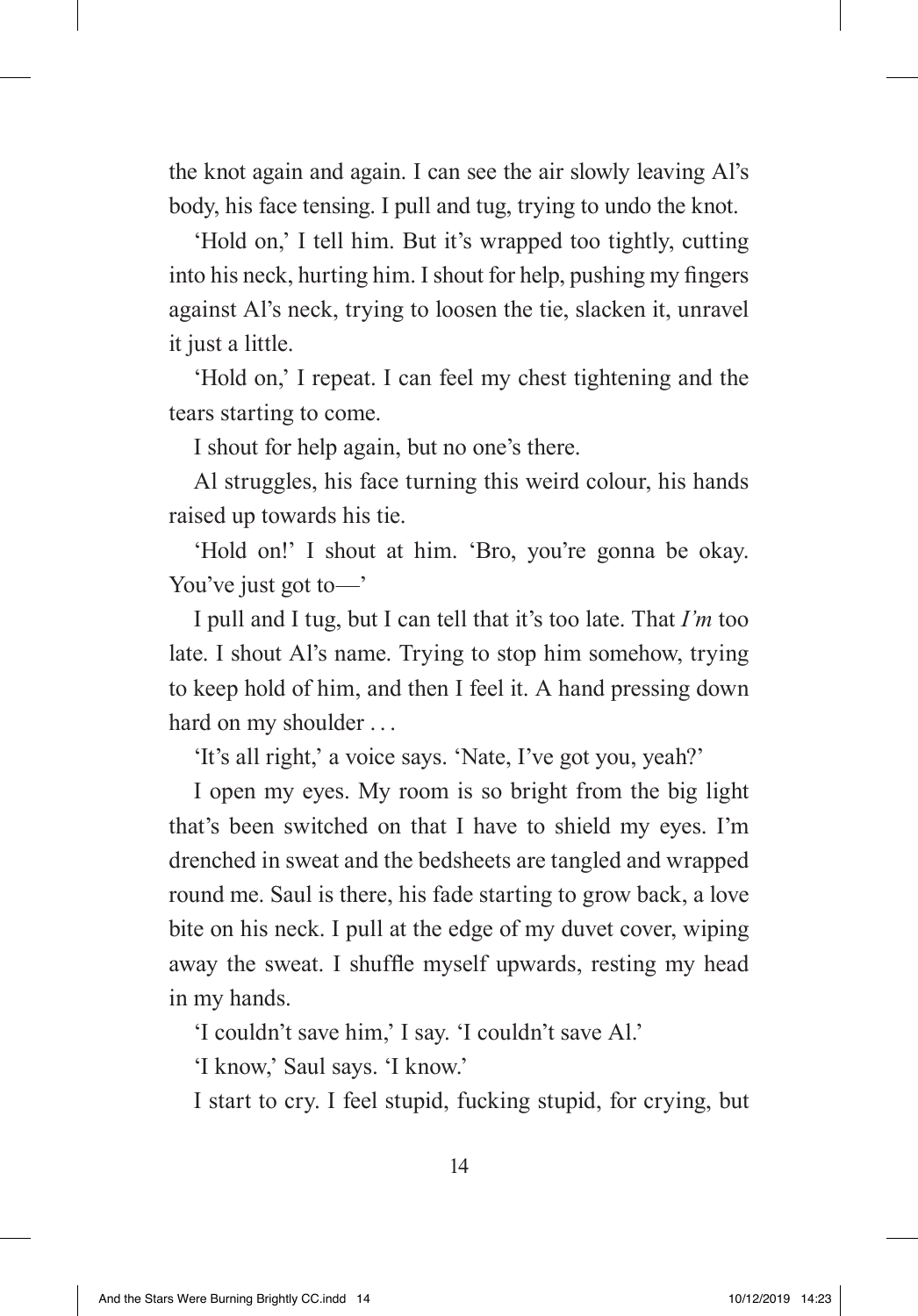I can't help it. It's like summat's broken inside me and it won't heal. Saul sits down next to me, making the mattress sag beneath his weight, his muscles showing under his thin vest. He pulls me to him, wrapping his arms round me, and I close my eyes, breathing in his cigarette and aftershave smell. Wishing it would all go back to how it used to be. Wishing I'd just answered Al's call, or left school earlier, or fucking noticed that summat was up.

Wishing that I'd been a better brother.

I dunno how long we sit there, but I suddenly feel all awkward and it's like Saul doesn't know wot to do, either. I move away, turning to look at the tangled covers and the space in my bed.

'Where's Phoebe?' I say.

Saul cracks his knuckles. 'You started screaming, so she ran to get me. I put her back in her own bed.' He pauses and opens and closes his fist, watching his muscles tense. 'It scared her, y'know. When you started screaming like that. Saying those things . . . saying Al's name.' He stops. 'It's like you were possessed or summat.'

I stare at him. 'You think I started screaming for the fun of it?'

'I never said that,' he says. 'It's just . . . I'm worried. It's not the first time this has happened.'

'Well, we can't all be like you, y'know. We can't all just go around pretending like none of this happened. Like Al ain't gone.'

Saul turns to me, anger in his eyes. 'You fucking think I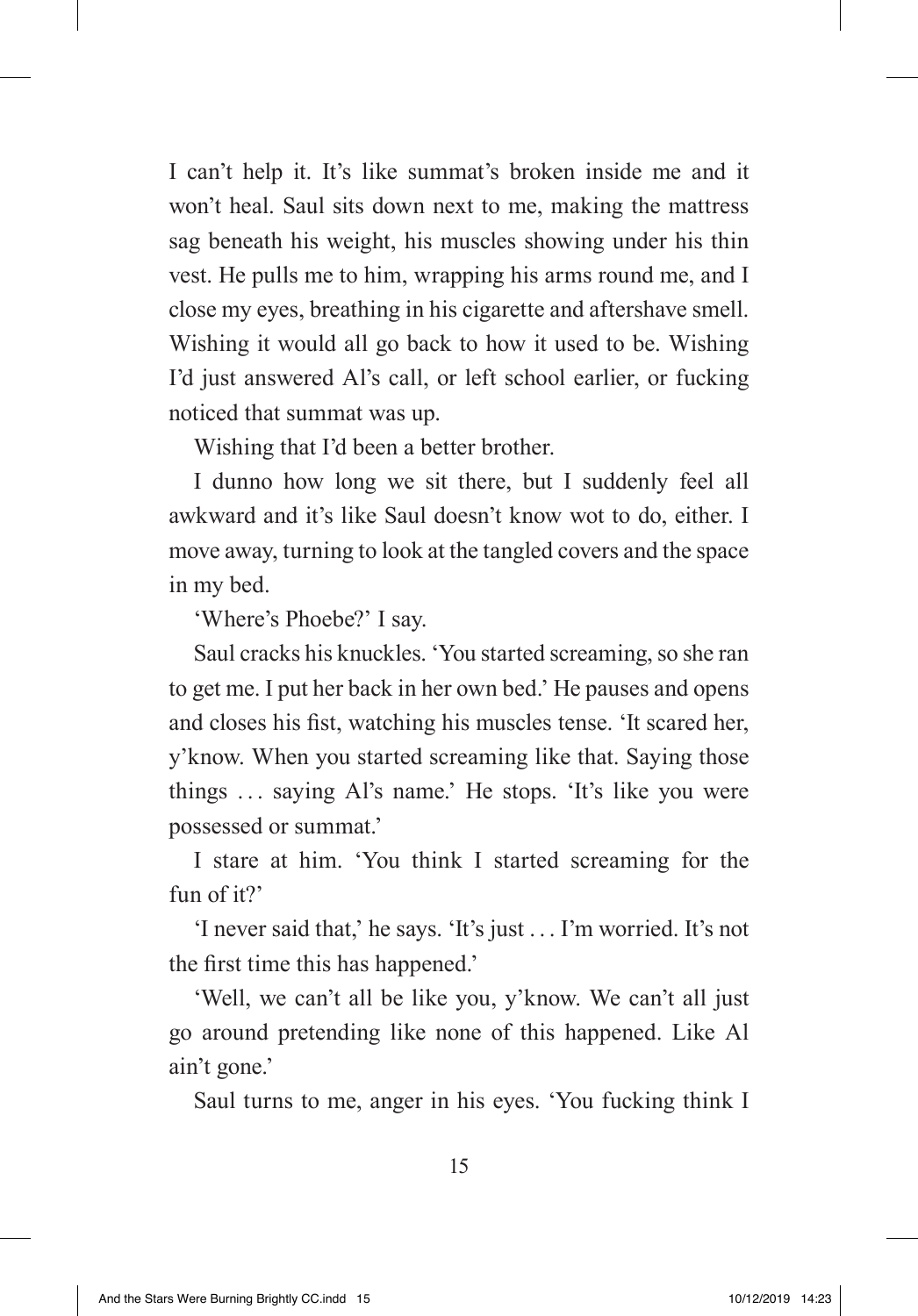ain't upset?' he says. 'That I'm not hurting. Fuck, Nate. Not a minute goes by when I don't think about him. When I don't wish . . . I miss him, too. Just as much as you do.'

We sit there, in silence, staring into space.

'Why do you think he did it?' I say.

Saul stiffens and shifts over on my bed. 'I dunno,' he says. 'How am I supposed to know that? How's anyone supposed to know?' He pauses. 'It ain't like he left a note or nothin.'

I think about the drawing and my throat tightens.

'I suppose,' I say. 'But don't you wanna find out? Don't you wanna know? Wouldn't you feel better if you knew the reason?'

'Al's dead, Nate.' Saul's words come out cold. 'It ain't like we can ask him, is it? And, even then, wot will it change?'

I shake my head.

'Look,' Saul says, 'I didn't mean it like that. It's just . . . wot difference will it make? Even if we did find out, it won't bring him back. Shit happens.'

I stare up at the comet on the ceiling. It's the same words as before, so I know he's not just talking about Al. He's talking about our dad walking out, too.

'You can spend all your life tryna to work out why someone does summat. Tryna find answers and, in the end, none of it matters. That's just people.'

I shrug. 'Suppose,' I say. But I don't mean it. It all matters. *Reasons* matter.

Saul gets up and walks over to my bedroom door. 'Try and get some sleep, yeah?' he says. 'It's almost three.'